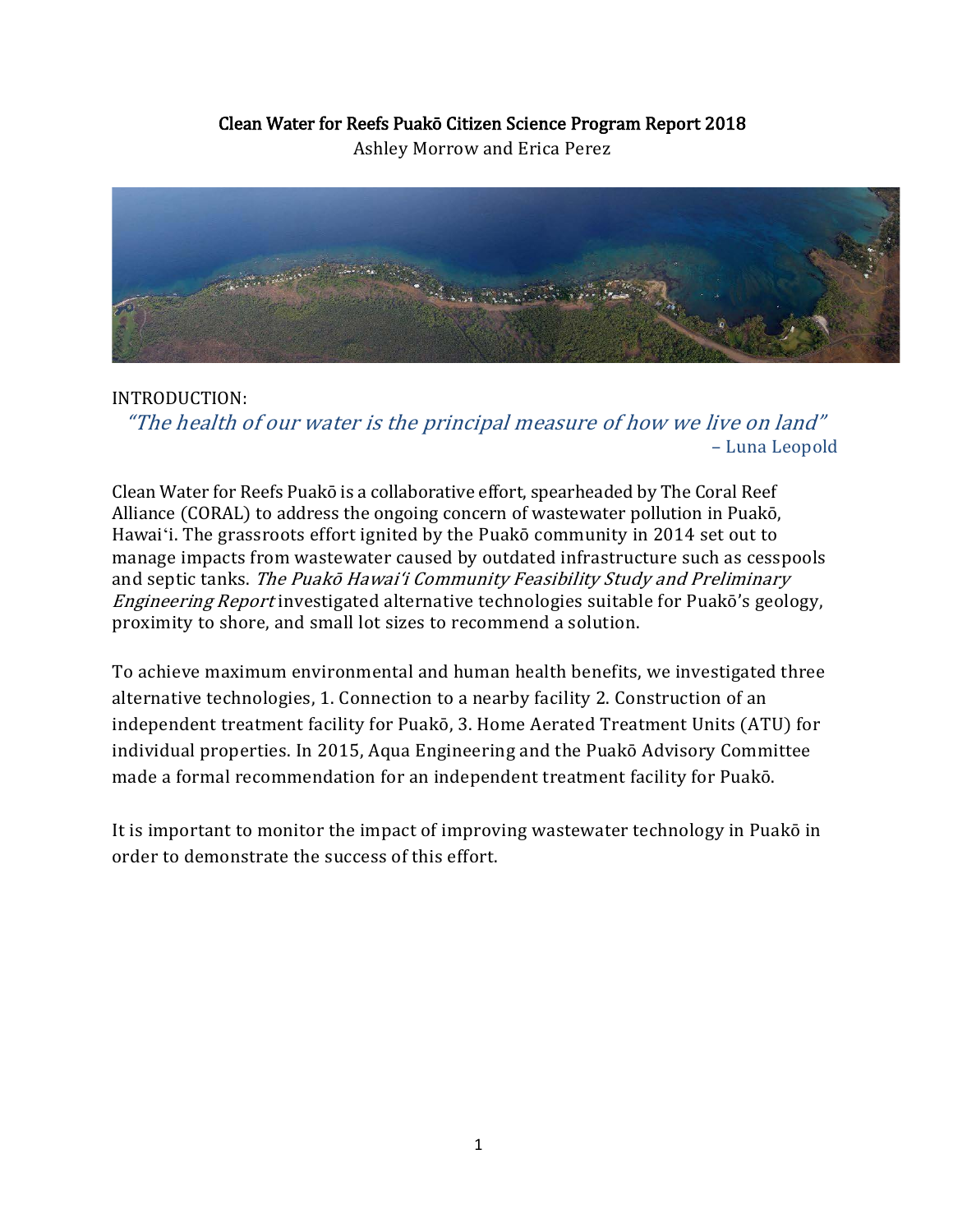#### MONITORING THE IMPACT OF A WASTEWATER TRANSITION:



Front row from left: Dr. Courtney Couch, Dr. Tracy Wiegner, Jos Hill, Robin Pulkinnen, Cindy Punihaole, Lydia Smith, Erica Perez, Dr. Kim Falinski. Back row from left: Nakoa Goo, Justin Logan, Dennis, Bert Weeks, Lani Watson, Chad Wiggins. Not pictured: Cherie Kauahi, Dr. Bill Walsh, Lindsey Kramer, Kanoe Steward.

CORAL teamed up with The Nature Conservancy (TNC) to convene experts in planning, management, fishing, business, governance, research, and education to develop a monitoroing plan designed to measure the impact of the wastewater infrastructure transition. Details of this plan can be reviewed in: Puakō Monitoring Plan for Assessing Impacts of Wastewater Treatment Upgrade Project (2016). Plan authors identified the benefit of utilizing both professional researchers and citizen scientists to collect the monitoring

data.

To best understand the benefit of transition, seven priority-indicators were identified to measure the efficacy of updated infrastructure; Clean Water, Pono Practices, Coral Health, Human Health, Community Pride, Property Value, and Knowledge & Awareness. Identified within each priority-indicator are the metrics and



methods for measurement. Indicators identified as appropriate for citizen science include Community Engagement (CE), Nutrient Concentrations (NC), Fecal Indicator Bacteria Counts (BC), Property Value (PV), Vacation Rentals (VR), Hard Coral Cover and Algae Cover (PC).

#### Citizen Science Water Quality Monitoring

The monitoring experts group identified water quality parameters as a priority for citizen science monitoring. Programs throughout Hawaiʻi demonstrate that residents and ocean goers are not only able to support data collection, but trained volunteers are capable of collecting data that meet rigorous research and regulatory standards. We identified an opportunity to incorporate the quality assured water quality monitoring methods designed by Hui O Ka Wai Ola, a successful citizen science program on Maui. Their Quality Assurance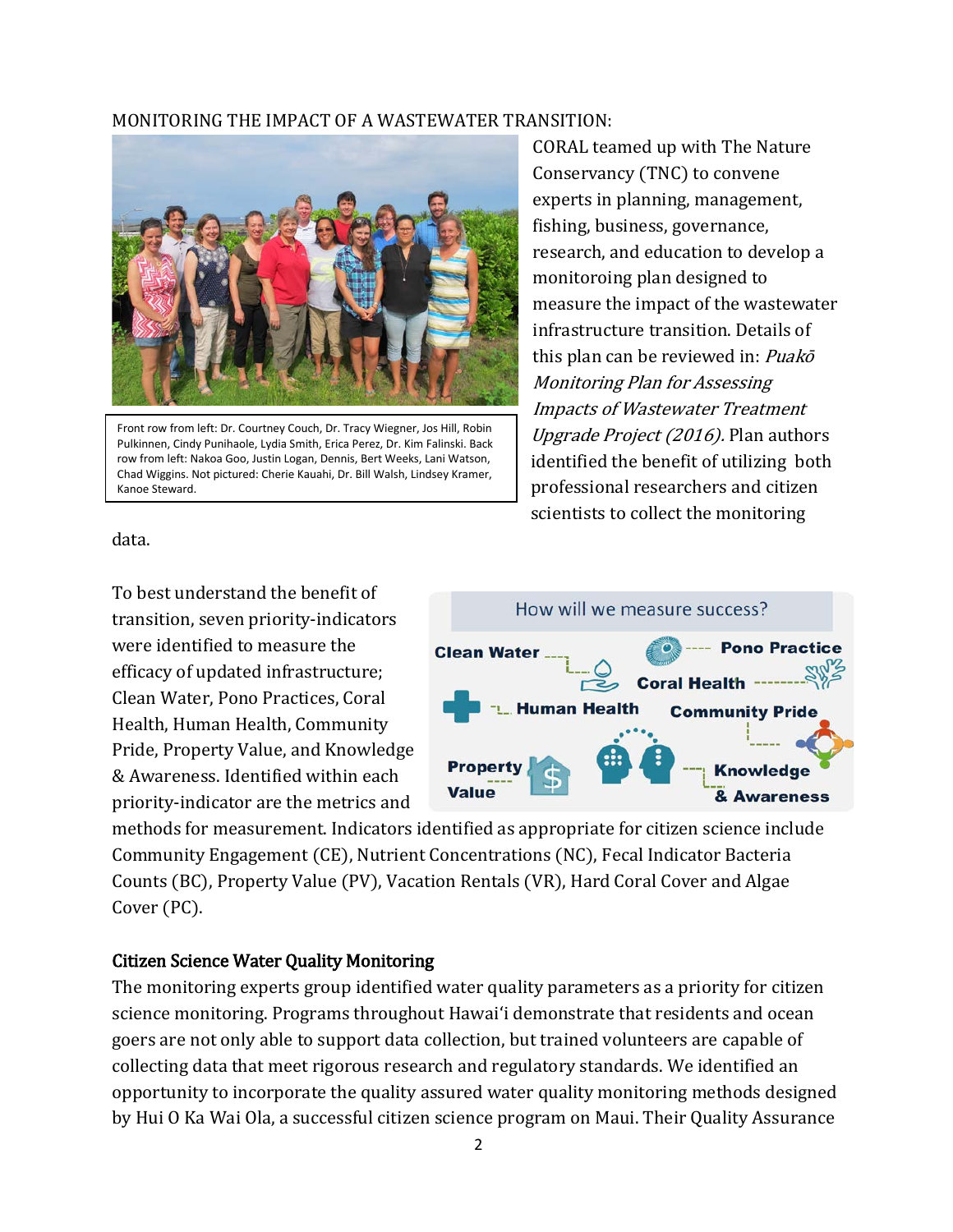Project Plan enables their team to collect data that is accepted into the State Hawaiʻi Department of Health (HDOH) database which is then used to guide management. This is a cost effective solution to bridge data-gaps across our county and state.

The process to establish a water quality QA prgram for Hawaiʻi Island requires collaboration with DOH and that the QAPP be adapted for the island, QA coordinators and volunteers be trained and labs certified. We decided to move ahead with the process to implement a QA program on Hawaiʻi Island and leverage the current Puakō monitorg team in order to engage the Puakō stakeholders, practice the sampling methodology and prepare for launch of the QA program. In 2019, CORAL and our partners will establish the framework for the Hawaiʻi Island Quality Assurance Project Plan (HI-QAPP) and utilize the momentum established with the Puakō citizen science team to expand to other communities who are also concerned about local water quality from stormwater or sewage pollution.

In May 2017, CORAL and TNC collaborated to host the Puakō Citizen Science Development Workshop where we introduced the Hui O Ka Wai Ola quality-assured water-quality monitoring framework to Hawaiʻi Island. Interested stakeholders and partners came together to learn how to measure the health of Puakō's water by collecting nutrient (NC) and bacteria samples (BC). Eleven people attended the workshop who provided insight to site selection process, data management, roles and responsibilities, and received training under the Hui O Ka Wai Ola plan. We selected six monitoring sites and identified roles and responsibilities for coordinator, data management, chain-of-custody, lab coordinator, volunteer samplers, and lead trainer which were filled by CORAL, partners and volunteers.

Monthly surveys began in September 2017 to establish baseline water quality and provide the practice needed for team-leaders, coordinators, and volunteers to become proficient in the quality assurance methodology needed for state certification. CORAL is partnering with TNC, Surfrider Foundation, and the South Kohala Coastal Partnership to establish a Hawaiʻi Island wide citizen science water quality monitoring Hui and data will be accessible through a Hui website. In the short term, CORAL is partnering with Surfrider Foundation Hilo Chapter's Blue Water Task Force to make the Puakō dataset public on the national [Blue Water Task Force](https://www.surfrider.org/blue-water-task-force?gclid=Cj0KCQiA28nfBRCDARIsANc5BFD-v-u7mNuY5bfm1akgeLP1alc-Hs3qQtovPvPXjFvaWePr-qWfFdgaAjQyEALw_wcB) platform.

#### METHODS:

Workshop participants used three criteria to select sites: 1. Location of professional research sample sites, 2. Current DOH sample sites, 3. Community-interest sites. Taking this into consideration the stakeholder group selected six sites. Five of these sites (Hapuna North, Hapuna South, Waialea North, Waialea South and Secrets) are new sites filling state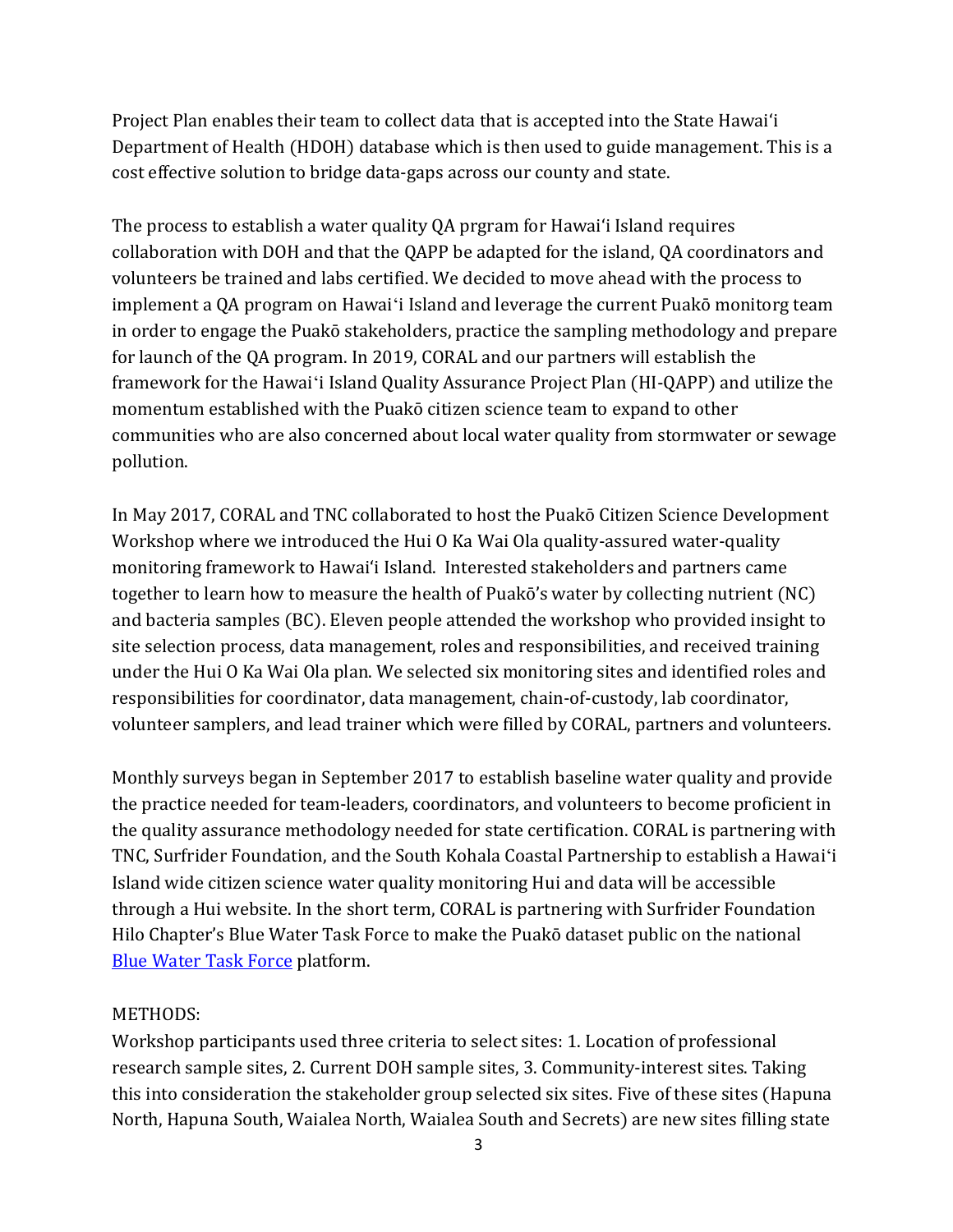and research data gaps and one site (Paniau #3) overlaps with professional a research site to ground-truth data (see Map below)



Figure 1: 6 sites identified for citizen science water quality monitoring in the Puakō area.

Citizen science volunteers sampled all six sites once a month between the hours of 7 am and 10 am over a nine-month period. Site names and codes are as follows: Paniau (PAN), Secrets (SEC), Hapuna North and South (HPN & HPS), and Waialea Beach North and South (WAN &WAS).Teams sampled sites according to methodology described in the Hui o Ka Wai Ola Quality Assurance Project Plan (QAPP). Detailed specifications can be found in this document online:

[www.huiokawaiola.com/uploads/8/6/5/2/86526856/qapp\\_rev1.22\\_april2017.pdf.](https://www.huiokawaiola.com/uploads/8/6/5/2/86526856/qapp_rev1.22_april2017.pdf)

The data collected include the following water quality parameters: ocean salinity, pH, temperature, organic nutrients (total dissolved nitrogen and phosphorous), fecal indicator bacteria (specifically *Enterococcus*), dissolved oxygen (DO), and turbidity. Some parameters were measured in situ with field instruments (salinity, pH, temperature, dissolved oxygen), while others were analyzed by University of Hawaiʻi at Hilo Analytical lab from grab samples (nutrients, bacteria). Metadata was also recorded to create a richer representation of how multiple variables may influence water quality. This includes weather conditions, time, lunar cycle, tide and number of humans present.

## WATER QUALITY STANDARDS:

Nutrient standards based on Hawaiʻi Administrative Rule (HAR) 11-54 established by the Hawaiʻi DOH set minimum water quality standards under the provisions of the Clean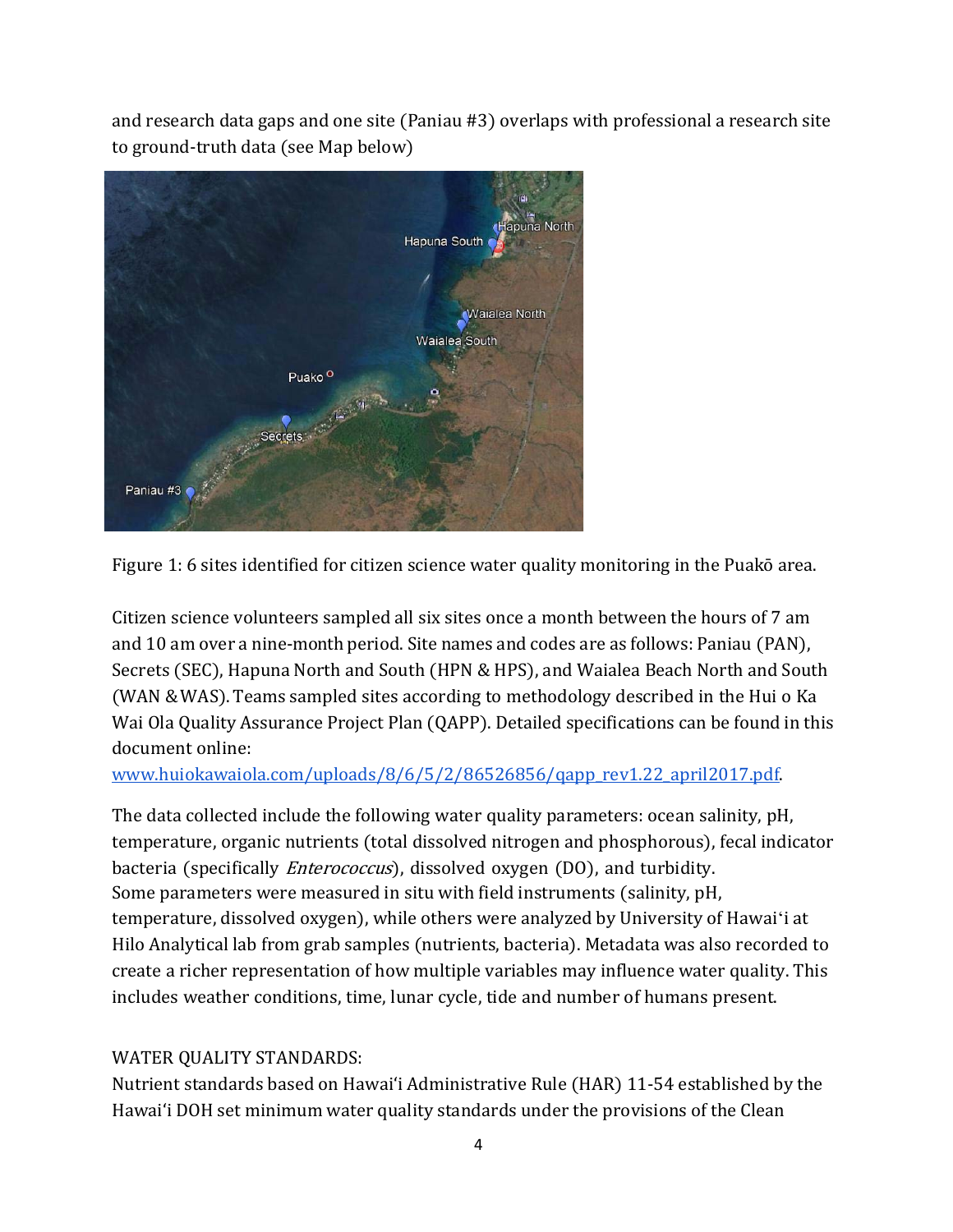Water Act. The standards are set to protect designated uses of streams and marine waters (see Table 1).

| Parameter                    | Geometric mean not<br>to exceed the given<br>value | Statistical threshold<br>not to exceed the<br>given value more<br>than ten percent of<br>the time | Statistical threshold<br>not to exceed the<br>given value more<br>than two percent of<br>the time |
|------------------------------|----------------------------------------------------|---------------------------------------------------------------------------------------------------|---------------------------------------------------------------------------------------------------|
| Total Nitrogen (ug           | 150.00*                                            | $250.00*$                                                                                         | $350.00*$                                                                                         |
| N/L                          | $110.00**$                                         | 180.00**                                                                                          | $250.00**$                                                                                        |
| Total Phosphate (ug          | $20.00*$                                           | $40.00*$                                                                                          | $60.00*$                                                                                          |
| N/L                          | $16.00**$                                          | $30.00**$                                                                                         | $45.00**$                                                                                         |
| Turbidity (NTU)              | $0.50*$                                            | $1.25*$                                                                                           | $2.00*$                                                                                           |
|                              | $0.20**$                                           | $0.50**$                                                                                          | $1.00**$                                                                                          |
| Enterococcus<br>(CFU/100/mL) | 35                                                 | 130                                                                                               | N/A                                                                                               |

**Table 1:** Department of Health Amendment and Compilation of Chapter 11-54 Hawaiʻi Administrative Rule, November 15, 2014 (11-54-6 & 11-54-8)

Open coastal waters are considered marine waters bounded by the 183-meter or 600-foot (100 fathom) depth contour and the shoreline. For a complete list of standards set by the DOH, see HAR 11-54-6. Criteria for open coastal waters differ, based on fresh water discharge. "Wet" criteria apply when the open coastal waters receive more than three million gallons per day of fresh water discharge per shoreline mile. "Dry" criteria apply when the open coastal water receive less than three million gallons per day of fresh water discharge per shoreline mile. Puakō's average rainfall is 45 inches per year. For this analysis, we utilized the dry classification for Puakō but did not considered ground water input.

Enterococcus standards set by the Environmental Protection Agency (EPA) and enacted by the DOH are designed to protect the public from exposure to harmful levels of pathogens. These standards are for all recreational waters where the public enters the ocean. Raw or inadequately treated sewage, sewage for which the degree of treatment is unknown, or other pollutants of public health significance, as determined by the director of health, shall not be present in natural public swimming, bathing or wading areas (HAR 11-54-8).

## RESULTS:

Paniau (PAN) samples consistently contain higher concentrations of nitrogen than all other sites as illustrated in Figure 1. This difference is often an order of magnitude greater than most sites, which is consistent with professional research data seen in *Local Engagement*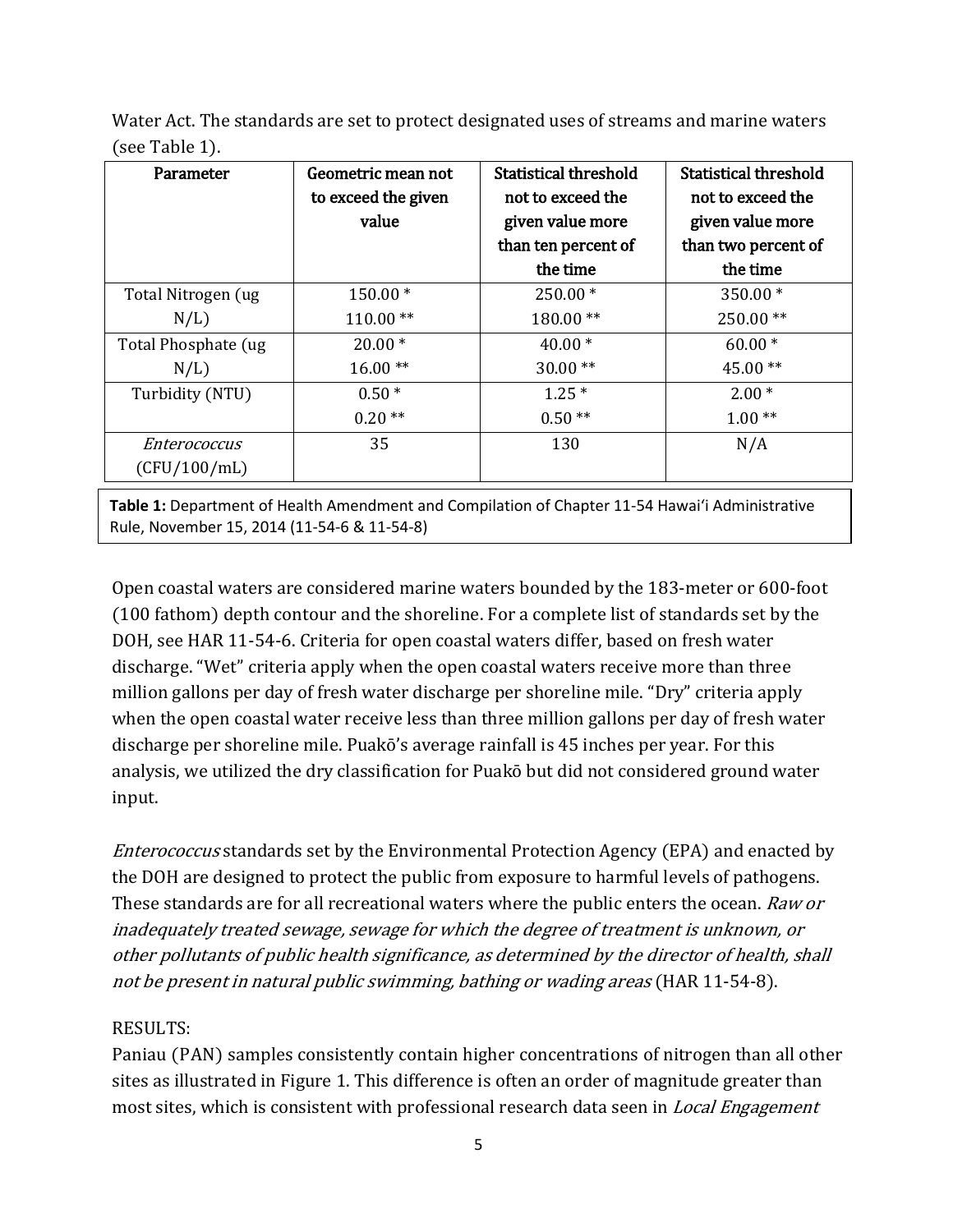for Conservation Solutions: Measuring the Impact of Management Action in South Kohala, Hawai'i Island. Secrets (SEC) and Waialea North (WAN) have also exhibited high nitrogen values. Using DOH Nitrogen geometric mean standard seen in Table 1, our results show that 44% of all Puakō samples fall above the DOH threshold.



Figure 1: Total dissolved nitrogen (TDN) values across sample sites

Hapuna North, Hapuna South, and Paniau showed the highest levels of Total Dissolved Phosphorus compared to all other sites (Figure 2). None exceeded the DOH max geometric mean for coastal waters. These results are consistent with professional research data that identifies Paniau as a "sewage hotspot" (Wiegner & Abaya et. al, 2018). No correlation was apparent between TDP and any other parameters measured.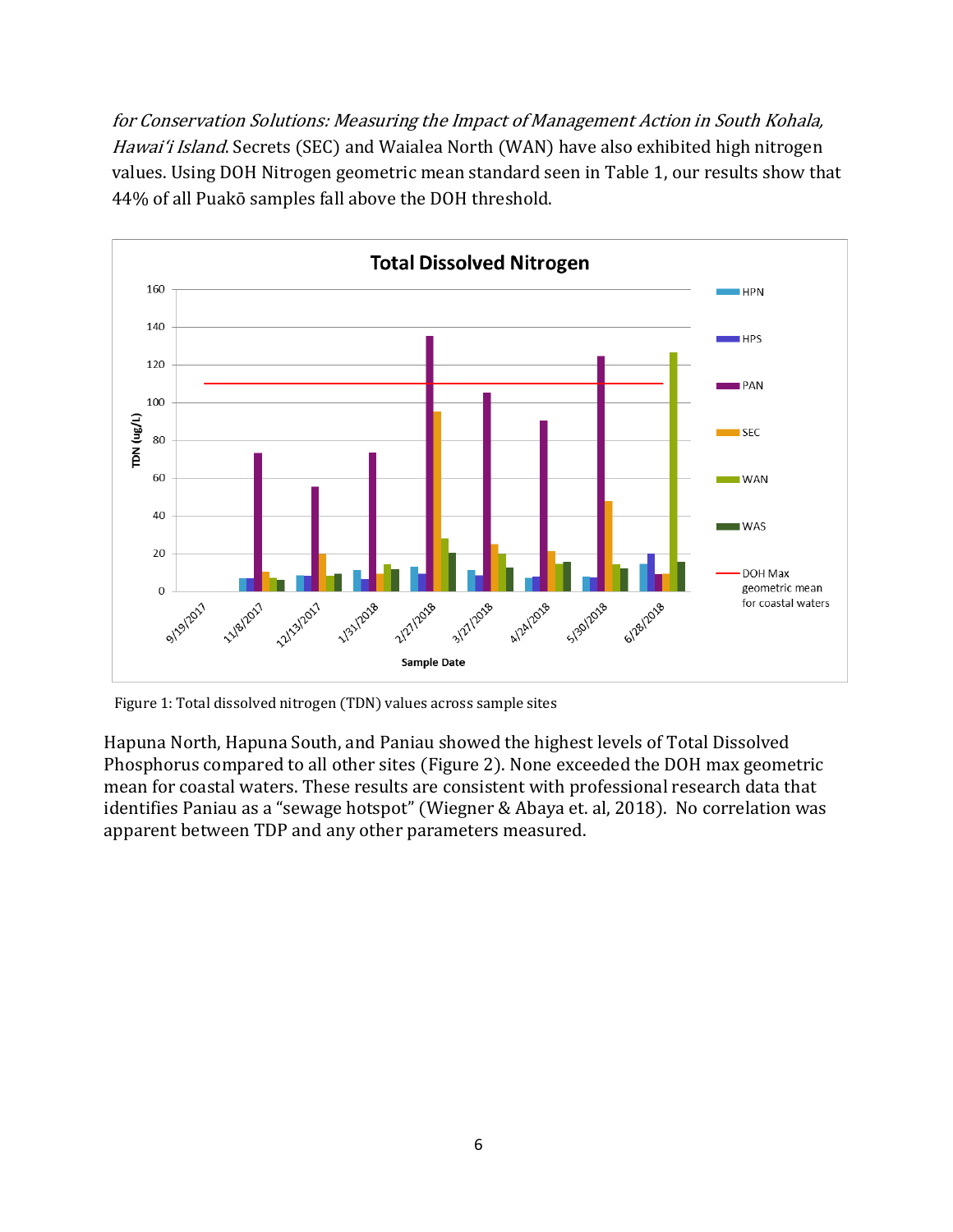

Figure 2: Total dissolved phosphorus (TDP) across sample sites

The highest concentrations of *Enterococcus* were found at Paniau, Secrets and Waialea North as seen in Figure 3 using the State of Hawaiʻi single sample maximum of 104 CFU/100mL. There is no statistical correlation between salinity and *Enterococcus* from the current sample size (Figure 4). The strongest correlation among parameters was seen in Figure 5, between nitrogen and *Enterococcus* with a moderate positive correlation of ( $R2 = 0.34$ ).



Figure 3: *Enterococcus* concentrations across all sites (Note: all values of "<10" were converted to 2.3 MPN/100mL for data analysis purposes.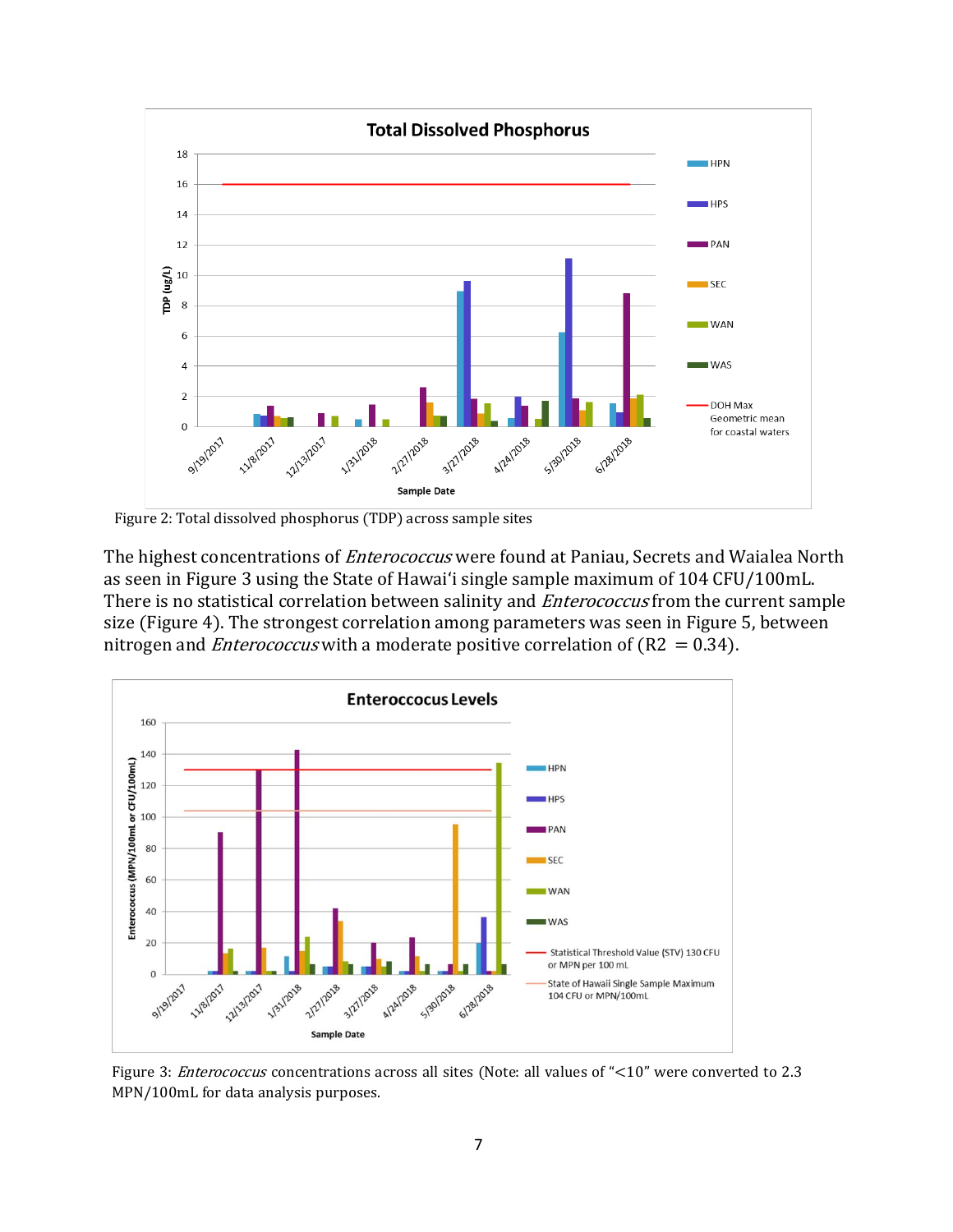

Figure 4: Salinity versus Enterococcus



Figure 5: Total dissolved nitrogen versus Enterococcus

Figure 6, illustrates that the dataset for salinity is incomplete due to equipment failure. What can still be seen, however, is that Paniau has notably lower salinity than the other sites, suggesting a higher amount of fresh water input to the system. Paniau stood out among the other sites. Figure 7 shows a snapshot of all parameters at this particular site to determine if any relationships appear when representing the data in this way.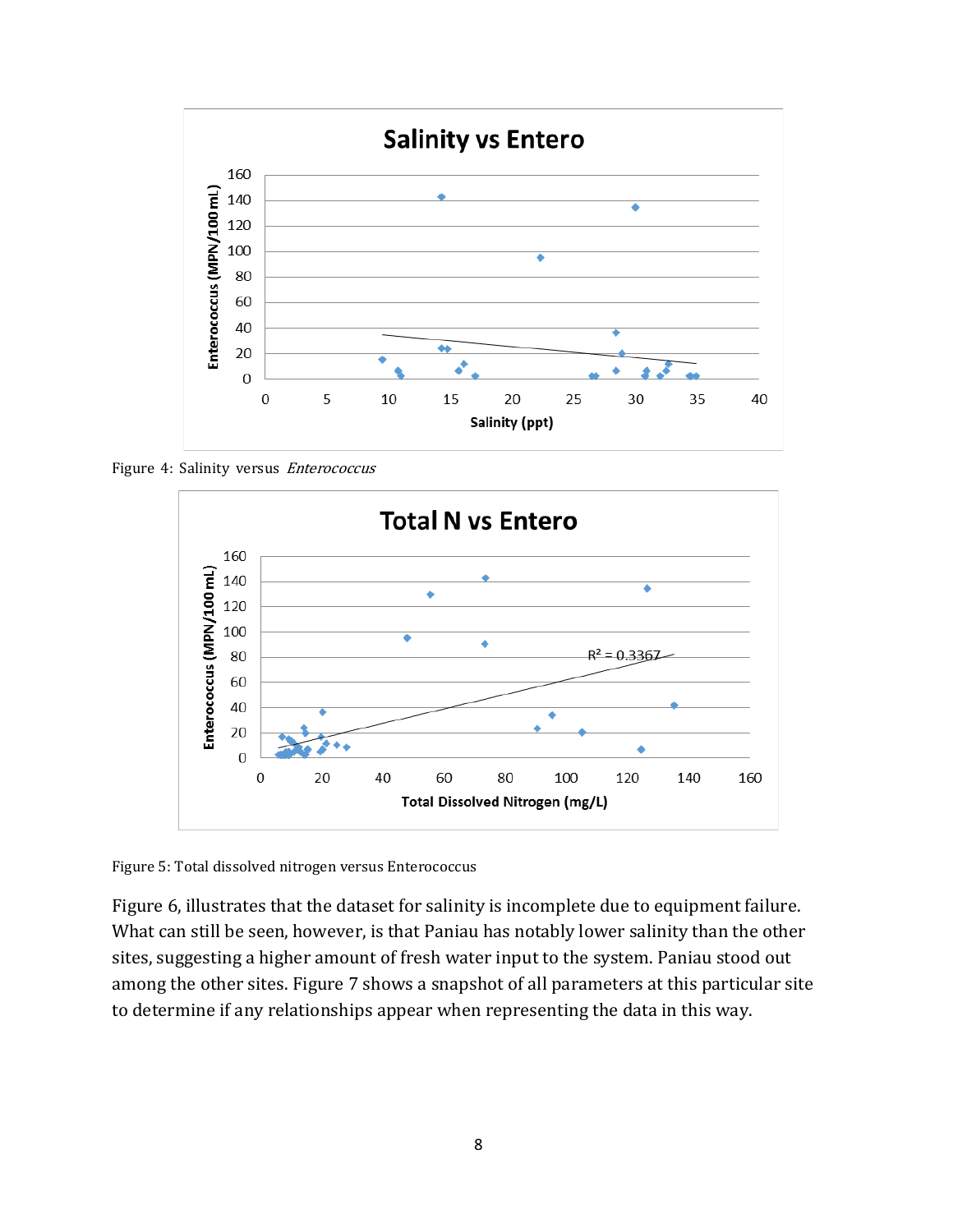

Figure 6: Salinity values across all sites



Figure 7: All parameters over time at Paniau

#### DISCUSSION:

The results presented in this report show concentrations of pollutants that are of public concern. The Puakō sites (Paniau and Secrets) tend to have higher amounts of nitrogen and bacteria, and lower salinity. There is also a weak correlation between nitrogen and bacteria, which supports the theory that these pollutants are both coming from the same source, which would likely be wastewater. According to the HAR 11-52-6 (2014), the total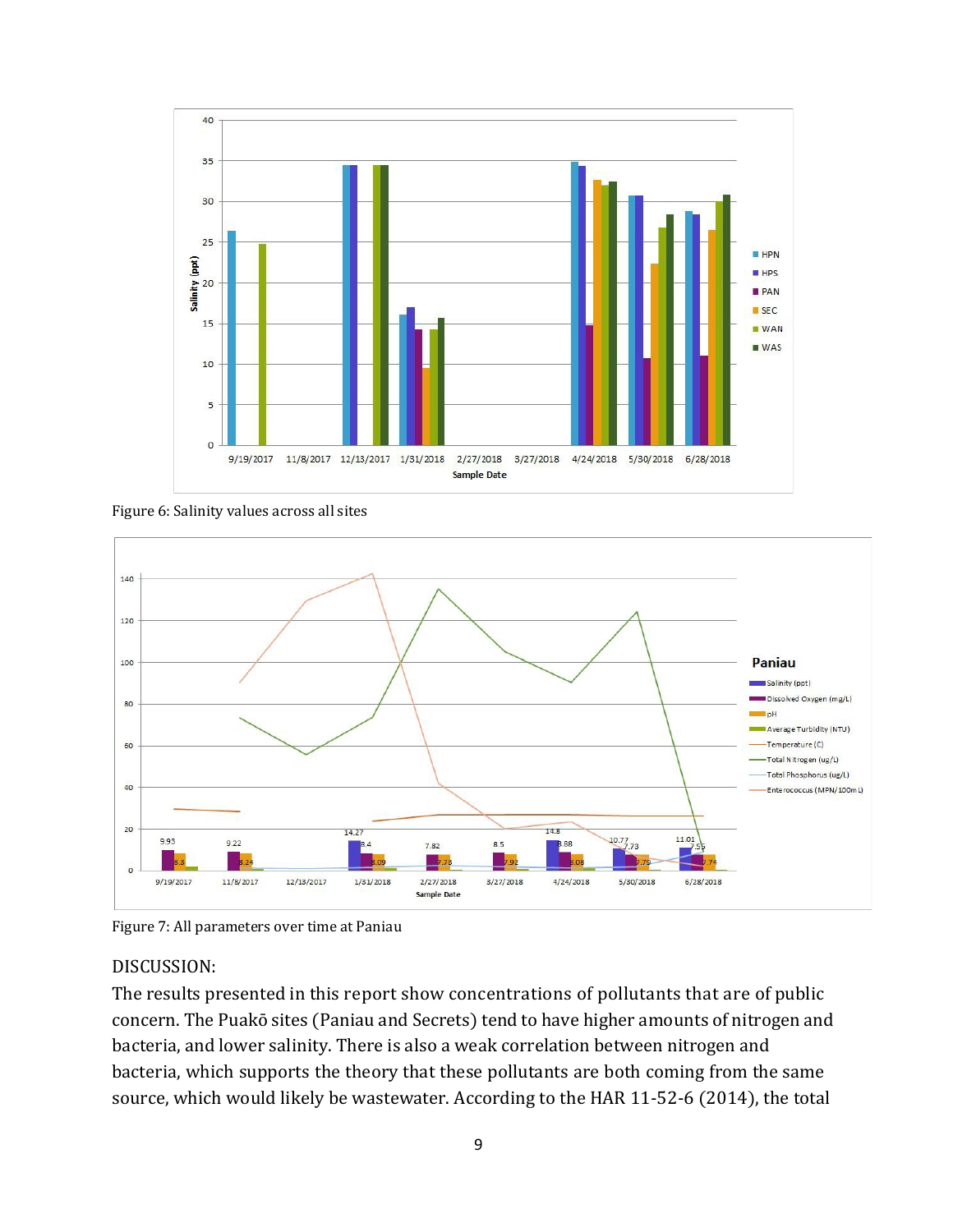dissolved nitrogen geometric mean for coastal waters should not exceed 0.10 mg/L (110 ug/L). While this data set may not be large enough or frequent enough to accurately calculate a geometric mean according to DOH standards, it is worth noting that Paniau exceeds 0.1 mg/L of TDN on three consecutive sample dates. Natural Energy Lab Hawaiʻi Authority (NELHA) reports that 73.3 ug/L is typical of surface seawater, which is exceeded in most of the Paniau samples. The DOH cites that total dissolved phosphorus should not exceed 16.0 ug/L; so, while all values fall within that limit, it is still worth investigating the spikes in TDP at Hapuna. This could be an indicator of a pollutant introduced by humans, due to the high traffic in this area.

Looking at the data, multiple occurrences of high fecal indicator bacteria in public waters was identified. At least three *Enterococcus* values have exceeded the single sample maximum (HDOH 2012) and Statistical Threshold Value (USEPA 2012) for of 104 CFU/100 mL and 130 CFU/100 mL respectively. This serves as a red flag to closely monitor these areas for public health. The DOH is unable to sample as frequently as may be necessary to identify safety issues or identify fluctuations in time. Achieving quality assured certification could fill in the gaps in the existing state monitoring plan and assist the DOH in keeping the population safe.

Many figures created from the existing data had too much noise to see any signals, so were omitted from this report. There was also expected values within normal ranges for the dissolved oxygen, pH, and temperature; turbidity values were highly variable. Simply monitoring temperature over time is very useful in the context of coral health due to bleaching events occurring during extended periods of high sea surface temperature. As more samples are processed and the dataset grows over time, there will be a clearer picture of water quality at these sites. An increase in sample size will increase the statistical power and allow any correlations to emerge. It is also essential to collect consistent data in order to determine the efficacy of an onsite treatment facility once it is constructed.

If feasible, it could be beneficial to expand the fecal indicator bacteria profile to include other species that are more specific to cesspool pollution. Likewise it could be helpful to plot parameters against tide height to determine whether pollutant concentration increases occur during times when groundwater is flowing into the sample area. This data, however, does suggest a relationship between freshwater and nitrogen and bacteria concentrations but is not significant. It is out of the scope of this project to measure nitrogen levels in the groundwater, however, previous studies have demonstrated that cesspools are a primary source of nitrogen in nearshore waters.